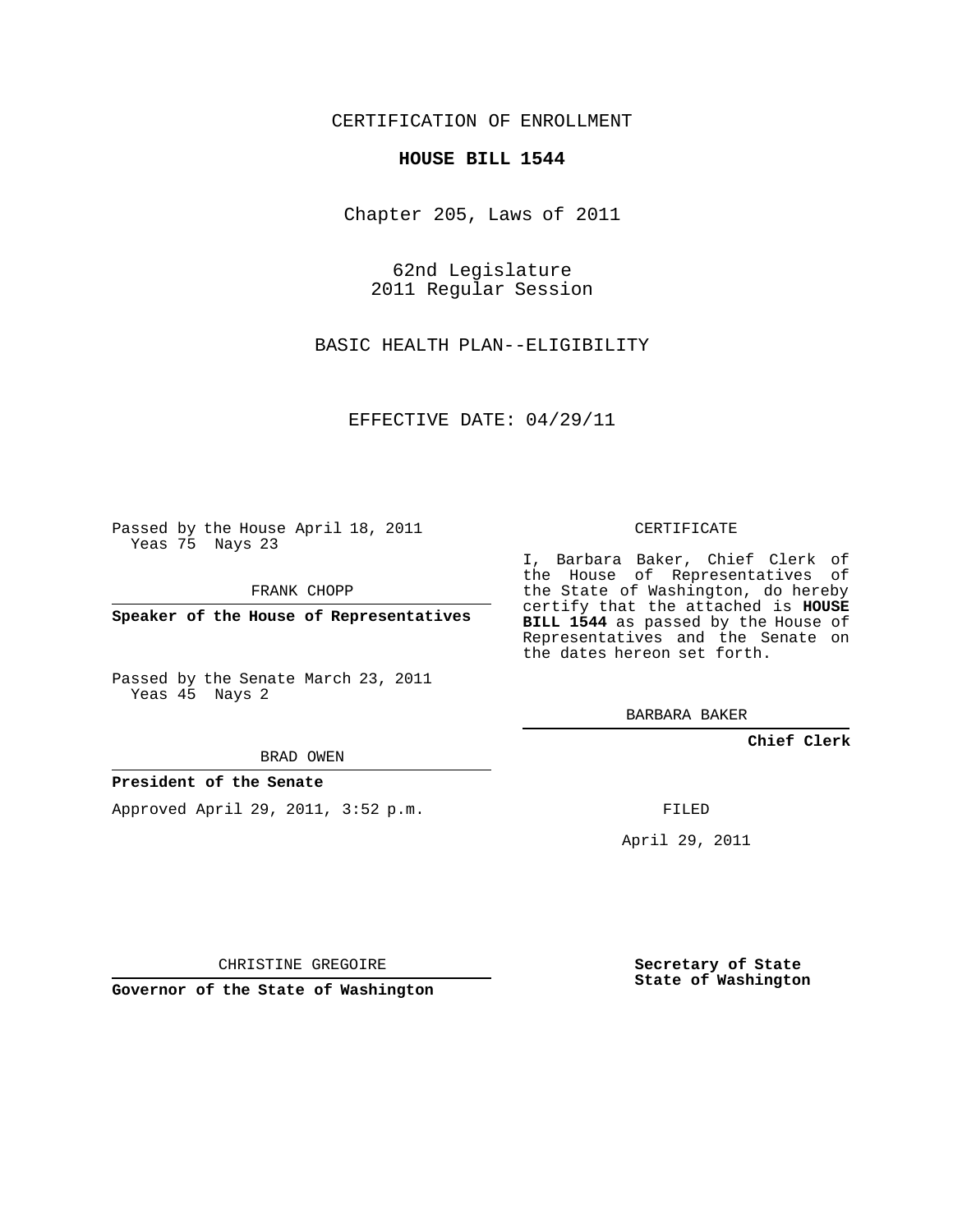## **HOUSE BILL 1544** \_\_\_\_\_\_\_\_\_\_\_\_\_\_\_\_\_\_\_\_\_\_\_\_\_\_\_\_\_\_\_\_\_\_\_\_\_\_\_\_\_\_\_\_\_

\_\_\_\_\_\_\_\_\_\_\_\_\_\_\_\_\_\_\_\_\_\_\_\_\_\_\_\_\_\_\_\_\_\_\_\_\_\_\_\_\_\_\_\_\_

### AS AMENDED BY THE SENATE

Passed Legislature - 2011 Regular Session

### **State of Washington 62nd Legislature 2011 Regular Session**

**By** Representatives Hunter and Anderson

Read first time 01/25/11. Referred to Committee on Health & Human Services Appropriations & Oversight.

 AN ACT Relating to restricting the eligibility for the basic health plan to the basic health transition eligibles population under the medicaid waiver; reenacting and amending RCW 70.47.020; creating a new 5 section; and declaring an emergency.

BE IT ENACTED BY THE LEGISLATURE OF THE STATE OF WASHINGTON:

 **Sec. 1.** RCW 70.47.020 and 2009 c 568 s 2 are each reenacted and amended to read as follows:

As used in this chapter:

 (1) "Administrator" means the Washington basic health plan administrator, who also holds the position of administrator of the Washington state health care authority.

 (2) "Health coverage tax credit eligible enrollee" means individual workers and their qualified family members who lose their jobs due to

p. 1 HB 1544.SL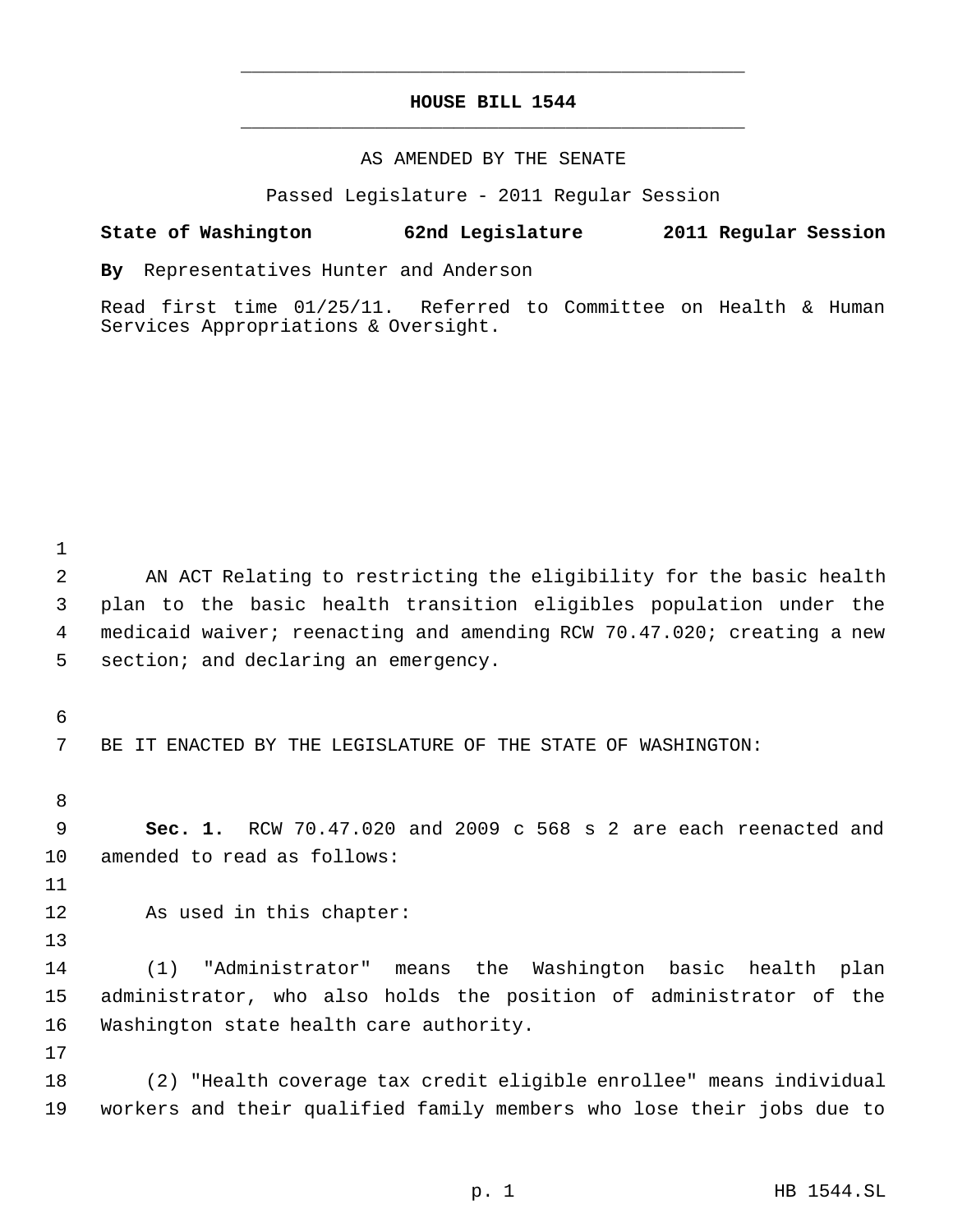the effects of international trade and are eligible for certain trade adjustment assistance benefits; or are eligible for benefits under the alternative trade adjustment assistance program; or are people who receive benefits from the pension benefit guaranty corporation and are at least fifty-five years old.

 (3) "Health coverage tax credit program" means the program created by the Trade Act of 2002 (P.L. 107-210) that provides a federal tax credit that subsidizes private health insurance coverage for displaced workers certified to receive certain trade adjustment assistance benefits and for individuals receiving benefits from the pension benefit guaranty corporation.

 (4) "Managed health care system" means: (a) Any health care organization, including health care providers, insurers, health care service contractors, health maintenance organizations, or any combination thereof, that provides directly or by contract basic health care services, as defined by the administrator and rendered by duly licensed providers, to a defined patient population enrolled in the plan and in the managed health care system; or (b) a self-funded or self-insured method of providing insurance coverage to subsidized enrollees provided under RCW 41.05.140 and subject to the limitations under RCW 70.47.100(7).

 (5) "Nonsubsidized enrollee" means an individual, or an individual plus the individual's spouse or dependent children: (a) Who is not eligible for medicare; (b) who is not confined or residing in a government-operated institution, unless he or she meets eligibility criteria adopted by the administrator; (c) who is accepted for enrollment by the administrator as provided in RCW 48.43.018, either because the potential enrollee cannot be required to complete the standard health questionnaire under RCW 48.43.018, or, based upon the results of the standard health questionnaire, the potential enrollee would not qualify for coverage under the Washington state health insurance pool; (d) who resides in an area of the state served by a managed health care system participating in the plan; (e) who chooses to obtain basic health care coverage from a particular managed health care system; and (f) who pays or on whose behalf is paid the full costs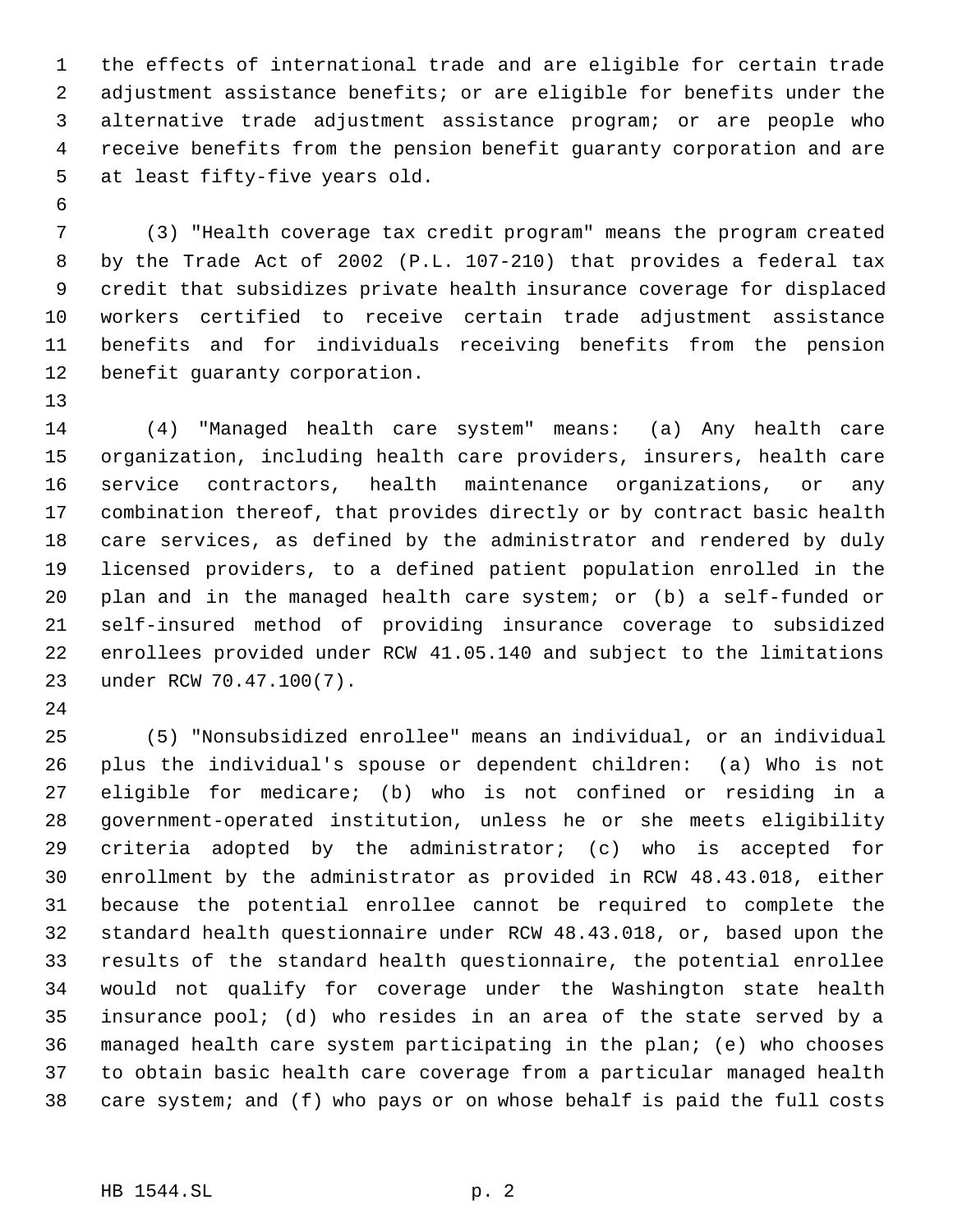for participation in the plan, without any subsidy from the plan.

 (6) "Premium" means a periodic payment, which an individual, their employer or another financial sponsor makes to the plan as consideration for enrollment in the plan as a subsidized enrollee, a nonsubsidized enrollee, or a health coverage tax credit eligible enrollee.

 (7) "Rate" means the amount, negotiated by the administrator with and paid to a participating managed health care system, that is based upon the enrollment of subsidized, nonsubsidized, and health coverage tax credit eligible enrollees in the plan and in that system.

 (8) "Subsidy" means the difference between the amount of periodic payment the administrator makes to a managed health care system on behalf of a subsidized enrollee plus the administrative cost to the plan of providing the plan to that subsidized enrollee, and the amount determined to be the subsidized enrollee's responsibility under RCW 70.47.060(2).

(9) "Subsidized enrollee" means:

 (a) An individual, or an individual plus the individual's spouse or dependent children:

(i) Who is not eligible for medicare;

 (ii) Who is not confined or residing in a government-operated institution, unless he or she meets eligibility criteria adopted by the administrator;

 (iii) Who is not a full-time student who has received a temporary visa to study in the United States;

 (iv) Who resides in an area of the state served by a managed health care system participating in the plan;

(v) Until March 1, 2011, whose gross family income at the time of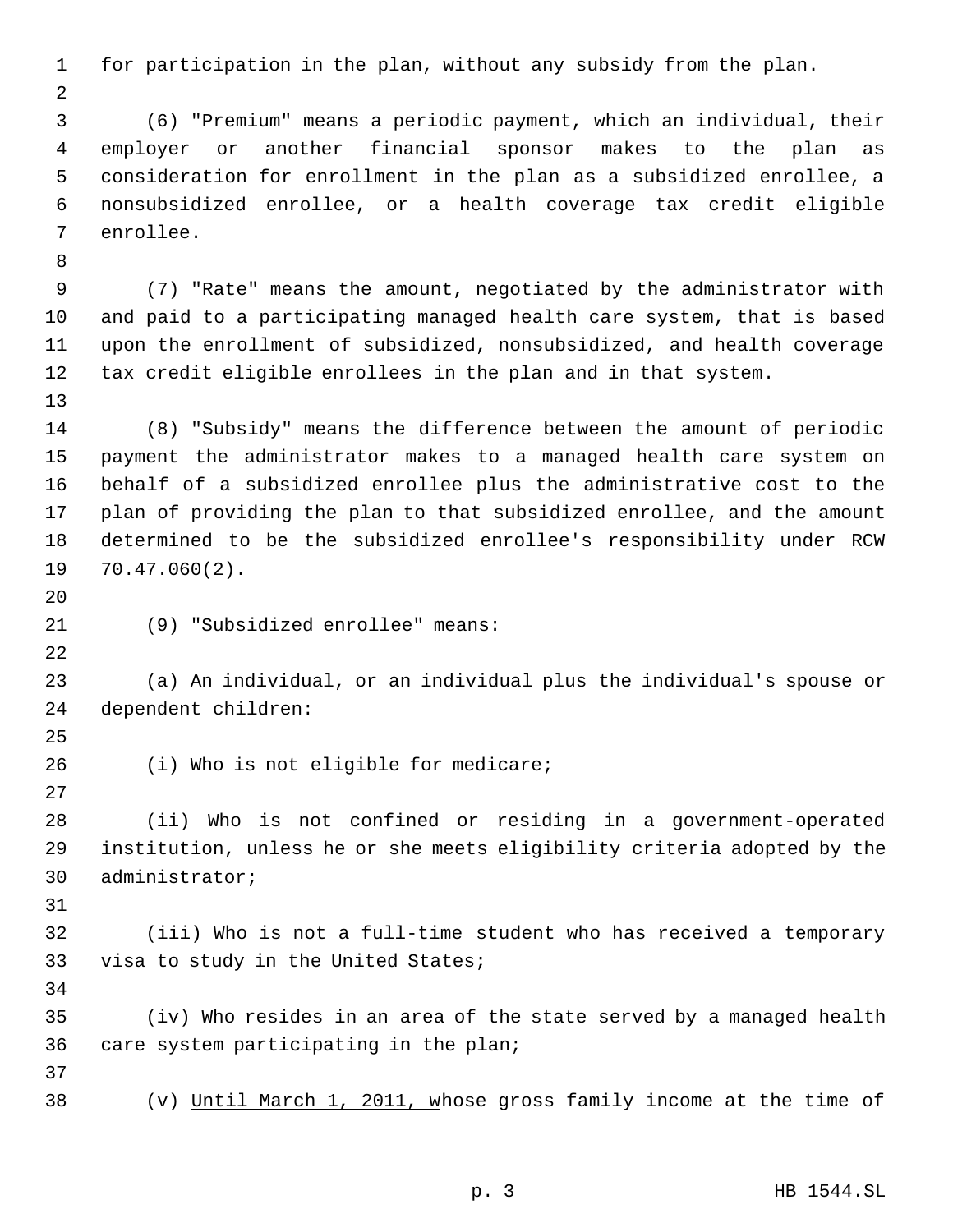enrollment does not exceed two hundred percent of the federal poverty level as adjusted for family size and determined annually by the federal department of health and human services;

 (vi) Who chooses to obtain basic health care coverage from a particular managed health care system in return for periodic payments 7 to the plan;  $((and))$ 

 (vii) Who is not receiving medical assistance administered by the 10 department of social and health services; and

# 12 (viii) After February 28, 2011, who is in the basic health 13 transition eligibles population under 1115 medicaid demonstration project number 11-W-00254/10;

 (b) An individual who meets the requirements in (a)(i) through (iv), (vi), and (vii) of this subsection and who is a foster parent licensed under chapter 74.15 RCW and whose gross family income at the time of enrollment does not exceed three hundred percent of the federal poverty level as adjusted for family size and determined annually by 21 the federal department of health and human services; and

 (c) To the extent that state funds are specifically appropriated for this purpose, with a corresponding federal match, an individual, or an individual's spouse or dependent children, who meets the requirements in (a)(i) through (iv), (vi), and (vii) of this subsection and whose gross family income at the time of enrollment is more than two hundred percent, but less than two hundred fifty-one percent, of the federal poverty level as adjusted for family size and determined annually by the federal department of health and human services.

 (10) "Washington basic health plan" or "plan" means the system of enrollment and payment for basic health care services, administered by the plan administrator through participating managed health care systems, created by this chapter.